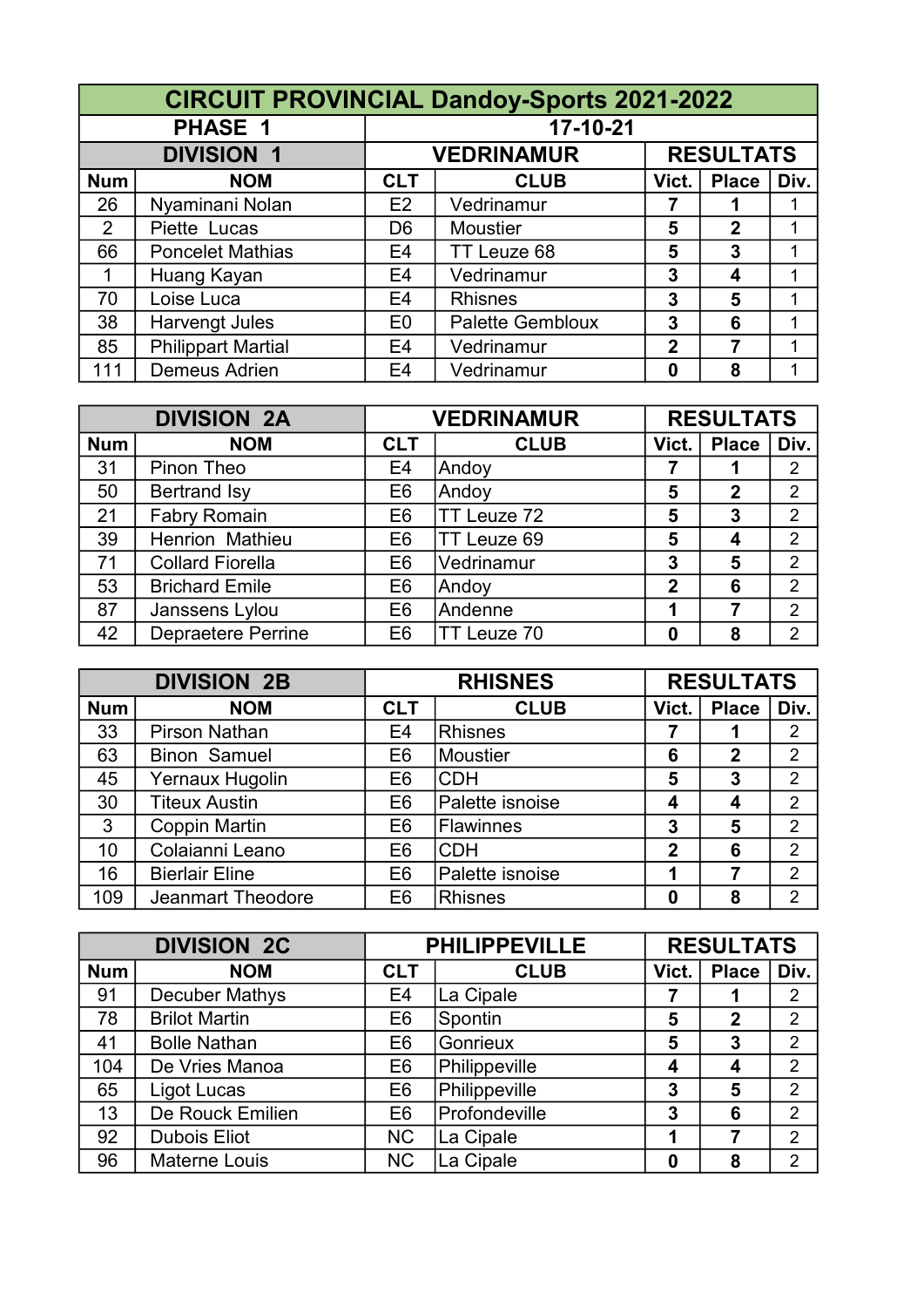|            | <b>CIRCUIT PROVINCIAL Dandoy-Sports 2021-2022</b> |                                       |                  |              |              |      |  |  |  |
|------------|---------------------------------------------------|---------------------------------------|------------------|--------------|--------------|------|--|--|--|
|            | <b>PHASE 1</b>                                    |                                       | 17-10-21         |              |              |      |  |  |  |
|            | <b>DIVISION 3A</b>                                | <b>RESULTATS</b><br><b>VEDRINAMUR</b> |                  |              |              |      |  |  |  |
| <b>Num</b> | <b>NOM</b>                                        | <b>CLT</b>                            | <b>CLUB</b>      | Vict.        | <b>Place</b> | Div. |  |  |  |
| 19         | <b>Bauche Emilien</b>                             | E <sub>6</sub>                        | TT Leuze 66      | 6            |              | 3    |  |  |  |
| 34         | <b>Ruelle Jules</b>                               | E <sub>6</sub>                        | Vedrinamur       | 6            | 2            | 3    |  |  |  |
| 125        | <b>Billa Luka</b>                                 | E <sub>6</sub>                        | Andoy            | 5            | 3            | 3    |  |  |  |
| 89         | Lebailly Louis                                    | <b>NC</b>                             | Moustier         | 4            | 4            | 3    |  |  |  |
| 8          | <b>Buscaino Cyril</b>                             | E <sub>6</sub>                        | Vedrinamur       | 4            | 5            | 3    |  |  |  |
| 47         | <b>Lallemend Abel</b>                             | <b>NC</b>                             | Havelange        | $\mathbf{2}$ | 6            | 3    |  |  |  |
| 86         | <b>Heureux Arthur</b>                             | <b>NC</b>                             | Palette Gembloux | 1            | 7            | 3    |  |  |  |
| 113        | Simon Chloé                                       | <b>NC</b>                             | Vedrinamur       | 0            | 8            | 3    |  |  |  |

|            | <b>DIVISION 3B</b>       |                | <b>RHISNES</b>  |                    | <b>RESULTATS</b> |      |  |
|------------|--------------------------|----------------|-----------------|--------------------|------------------|------|--|
| <b>Num</b> | <b>NOM</b>               | <b>CLT</b>     | <b>CLUB</b>     | Vict.              | <b>Place</b>     | Div. |  |
| 75         | <b>Hinyot Arnaud</b>     | E <sub>6</sub> | Palette Suarlée |                    |                  | 3    |  |
| 28         | <b>Neufcour Valentin</b> | E <sub>6</sub> | Profondeville   | 5                  | $\mathbf 2$      | 3    |  |
| 20         | <b>Quoitin Vincent</b>   | <b>NC</b>      | <b>Rhisnes</b>  | 5                  | 3                | 3    |  |
| 117        | <b>Allard Antoine</b>    | E <sub>6</sub> | <b>Moustier</b> | 4                  | 4                | 3    |  |
| 29         | Delbascour Matheo        | E <sub>6</sub> | Profondeville   | $\overline{\bf 4}$ | 5                | 3    |  |
| 118        | <b>Bonne Leana</b>       | E <sub>6</sub> | Moustier        | $\overline{2}$     | 6                | 3    |  |
| 62         | <b>Detienne Lucas</b>    | <b>NC</b>      | <b>CDH</b>      | 1                  |                  | 3    |  |
| 61         | <b>Baps Ruben</b>        | <b>NC</b>      | Palette isnoise | 0                  | 8                | 3    |  |

| <b>DIVISION 3C</b> |                        | <b>VEDRINAMUR</b> |                         | <b>RESULTATS</b> |              |      |
|--------------------|------------------------|-------------------|-------------------------|------------------|--------------|------|
| <b>Num</b>         | <b>NOM</b>             | <b>CLT</b>        | <b>CLUB</b>             | Vict.            | <b>Place</b> | Div. |
| 35                 | Monteleone Doriano     | E <sub>6</sub>    | Vedrinamur              |                  |              | 3    |
| 36                 | <b>Mathurin Celian</b> | E <sub>6</sub>    | <b>TT Malonne</b>       | 6                | $\mathbf 2$  | 3    |
| 77                 | Verstraelen Jason      | E <sub>6</sub>    | <b>Palette Gembloux</b> | 5                | 3            | 3    |
| 76                 | <b>Tenniche Elea</b>   | E <sub>6</sub>    | Vedrinamur              | 4                | 4            | 3    |
| 43                 | Honnay Noah            | <b>NC</b>         | Profondeville           | 3                | 5            | 3    |
| $\overline{4}$     | Frankart Lorenzo       | <b>NC</b>         | Profondeville           | $\mathbf{2}$     | 6            | 3    |
| 126                | <b>Warinet Nolhan</b>  | <b>NC</b>         | Loyers                  |                  |              | 3    |
| 106                | <b>Sanglier Loick</b>  | <b>NC</b>         | Moustier                | O                | 8            | 3    |

| <b>DIVISION 3D</b> |                         | <b>VEDRINAMUR</b> |                         | <b>RESULTATS</b> |              |      |
|--------------------|-------------------------|-------------------|-------------------------|------------------|--------------|------|
| <b>Num</b>         | <b>NOM</b>              | <b>CLT</b>        | <b>CLUB</b>             | Vict.            | <b>Place</b> | Div. |
| 52                 | <b>Bauduin Raphael</b>  | <b>NC</b>         | TT Leuze 71             | 6                |              | 3    |
| 14                 | Goffaux Eva             | E <sub>6</sub>    | Vedrinamur              | 6                | 2            | 3    |
| 107                | <b>Sanglier Nycolas</b> | <b>NC</b>         | Moustier                | 6                | 3            | 3    |
| 12                 | Coulon Loic             | <b>NC</b>         | <b>Palette Gembloux</b> | 4                | 4            | 3    |
| 48                 | <b>Titeux Matteo</b>    | <b>NC</b>         | Profondeville           | 3                | 5            | 3    |
| 55                 | Sowa Maxime             | <b>NC</b>         | Loyers                  | $\overline{2}$   | 6            | 3    |
| 88                 | <b>Melas Elise</b>      | E <sub>6</sub>    | Vedrinamur              |                  |              | 3    |
| 9                  | <b>Bruaux Charlotte</b> | E <sub>6</sub>    | Vedrinamur              | 0                | 8            | 3    |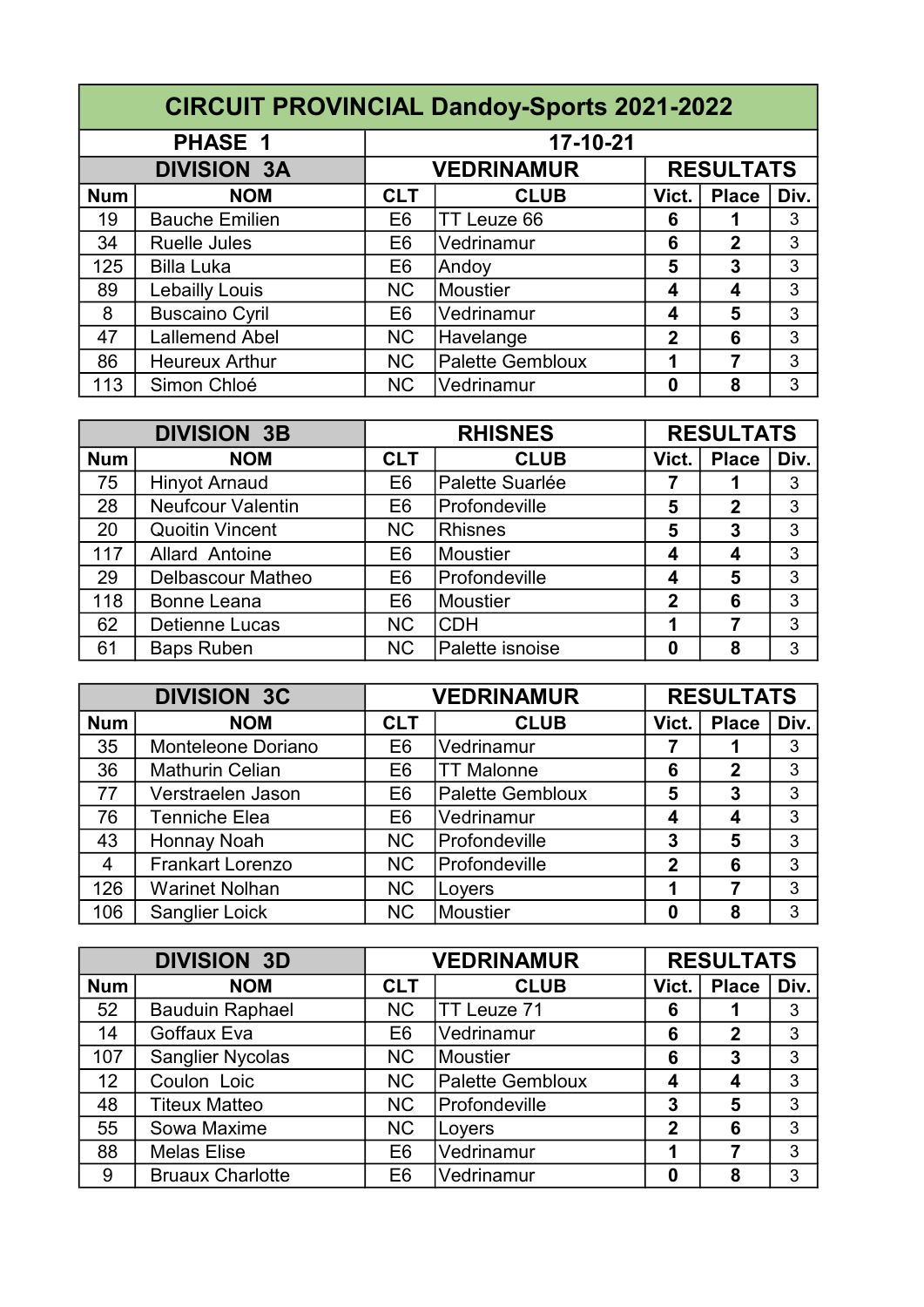|            | <b>CIRCUIT PROVINCIAL Dandoy-Sports 2021-2022</b> |                                       |                   |              |              |      |  |  |  |
|------------|---------------------------------------------------|---------------------------------------|-------------------|--------------|--------------|------|--|--|--|
|            | <b>PHASE 1</b>                                    |                                       | 17-10-21          |              |              |      |  |  |  |
|            | <b>DIVISION 4A</b>                                | <b>RESULTATS</b><br><b>VEDRINAMUR</b> |                   |              |              |      |  |  |  |
| <b>Num</b> | <b>NOM</b>                                        | <b>CLT</b>                            | <b>CLUB</b>       | Vict.        | <b>Place</b> | Div. |  |  |  |
| 24         | Decloux Chloé                                     | <b>NC</b>                             | <b>TT Malonne</b> |              |              | 4    |  |  |  |
| 25         | Cerutti Matteo                                    | <b>NC</b>                             | Palette Gembloux  | 5            | $\mathbf 2$  | 4    |  |  |  |
| 69         | <b>Bourtembourg Thibaut</b>                       | <b>NC</b>                             | Havelange         | 5            | 3            | 4    |  |  |  |
| 97         | <b>Mavridis Alexandros</b>                        | <b>NC</b>                             | La Cipale         | 5            | 4            | 4    |  |  |  |
| 90         | André Justin                                      | <b>NC</b>                             | Havelange         | 3            | 5            | 4    |  |  |  |
| 59         | <b>Fiasse Mathieu</b>                             | <b>NC</b>                             | Loyers            | $\mathbf{2}$ | 6            | 4    |  |  |  |
| 114        | <b>Simon Alexandre</b>                            | <b>NC</b>                             | Vedrinamur        | 1            | 7            | 4    |  |  |  |
| 122        | Touhami Milhan                                    | <b>NC</b>                             | IBossière         | 0            | 8            | 4    |  |  |  |

| <b>DIVISION 4B</b> |                          | <b>VEDRINAMUR</b> |                  | <b>RESULTATS</b> |              |      |
|--------------------|--------------------------|-------------------|------------------|------------------|--------------|------|
| <b>Num</b>         | <b>NOM</b>               | <b>CLT</b>        | <b>CLUB</b>      | Vict.            | <b>Place</b> | Div. |
| 60                 | <b>Fiasse Guillaume</b>  | <b>NC</b>         | Loyers           | 5                |              | 4    |
| 112                | Davreux William          | <b>NC</b>         | Vedrinamur       | 5                | $\mathbf 2$  | 4    |
| 23                 | Van Zuylen Van Nyevelt N | <b>NC</b>         | Palette Gembloux | 5                | 3            | 4    |
| 51                 | <b>Henaut Lucas</b>      | <b>NC</b>         | Loyers           | 4                | 4            | 4    |
| 120                | Leclercq Samuel          | <b>NC</b>         | Bossière         | $\boldsymbol{4}$ | 5            | 4    |
| 6                  | Van De Mergel Aaron      | <b>NC</b>         | Palette isnoise  | 3                | 6            | 4    |
| 58                 | <b>Steinier Mathis</b>   | <b>NC</b>         | Profondeville    | $\overline{2}$   |              | 4    |
| 64                 | <b>Pirard Aloys</b>      | <b>NC</b>         | Loyers           | 0                | 8            | 4    |

|            | <b>DIVISION 4C</b>           |            | <b>PHILIPPEVILLE</b> |                    | <b>RESULTATS</b> |      |  |
|------------|------------------------------|------------|----------------------|--------------------|------------------|------|--|
| <b>Num</b> | <b>NOM</b>                   | <b>CLT</b> | <b>CLUB</b>          | Vict.              | <b>Place</b>     | Div. |  |
| 7          | <b>Coryn Yasmine</b>         | <b>NC</b>  | Somzée               |                    |                  | 4    |  |
| 18         | Deforêt Ethan                | <b>NC</b>  | Philippeville        | 6                  | $\mathbf 2$      | 4    |  |
| 83         | <b>Martos Sanchez Rafael</b> | <b>NC</b>  | Philippeville        | 5                  | 3                | 4    |  |
| 100        | Lambert Julien               | <b>NC</b>  | Philippeville        | $\overline{\bf 4}$ | 4                | 4    |  |
| 81         | Delvaux Abbygaelle           | <b>NC</b>  | Philippeville        | 3                  | 5                | 4    |  |
| 116        | Laroche Marion               | <b>NC</b>  | Gonrieux             | $\mathbf{2}$       | 6                | 4    |  |
| 27         | <b>Gaspard Clément</b>       | <b>NC</b>  | Philippeville        | 1                  |                  | 4    |  |
| 84         | Laureys Leo                  | <b>NC</b>  | Philippeville        | W                  | W                | 4    |  |

| <b>DIVISION 4D</b> |                          | <b>VEDRINAMUR</b> |                   | <b>RESULTATS</b> |              |      |
|--------------------|--------------------------|-------------------|-------------------|------------------|--------------|------|
| <b>Num</b>         | <b>NOM</b>               | <b>CLT</b>        | <b>CLUB</b>       | Vict.            | <b>Place</b> | Div. |
| 11                 | Lazaron Lucas            | <b>NC</b>         | Andoy             |                  |              | 4    |
| 22                 | <b>Fabry Emile</b>       | <b>NC</b>         | TT Leuze 65       | 6                | $\mathbf{2}$ | 4    |
| 103                | Neyman Sacha             | <b>NC</b>         | Havelange         | 5                | 3            | 4    |
| 37                 | <b>Mathurin Cyril</b>    | <b>NC</b>         | <b>TT Malonne</b> | 4                | 4            | 4    |
| 121                | <b>Melas Floriant</b>    | <b>NC</b>         | Vedrinamur        | 3                | 5            | 4    |
| 5                  | Van De Mergel Maureen    | <b>NC</b>         | Palette isnoise   | $\overline{2}$   | 6            | 4    |
| 123                | <b>Trimpont Aurelien</b> | <b>NC</b>         | <b>Bossière</b>   | 1                |              | 4    |
| 101                | Ajlani Maël              | <b>NC</b>         | Loyers            | W                | W            | 4    |